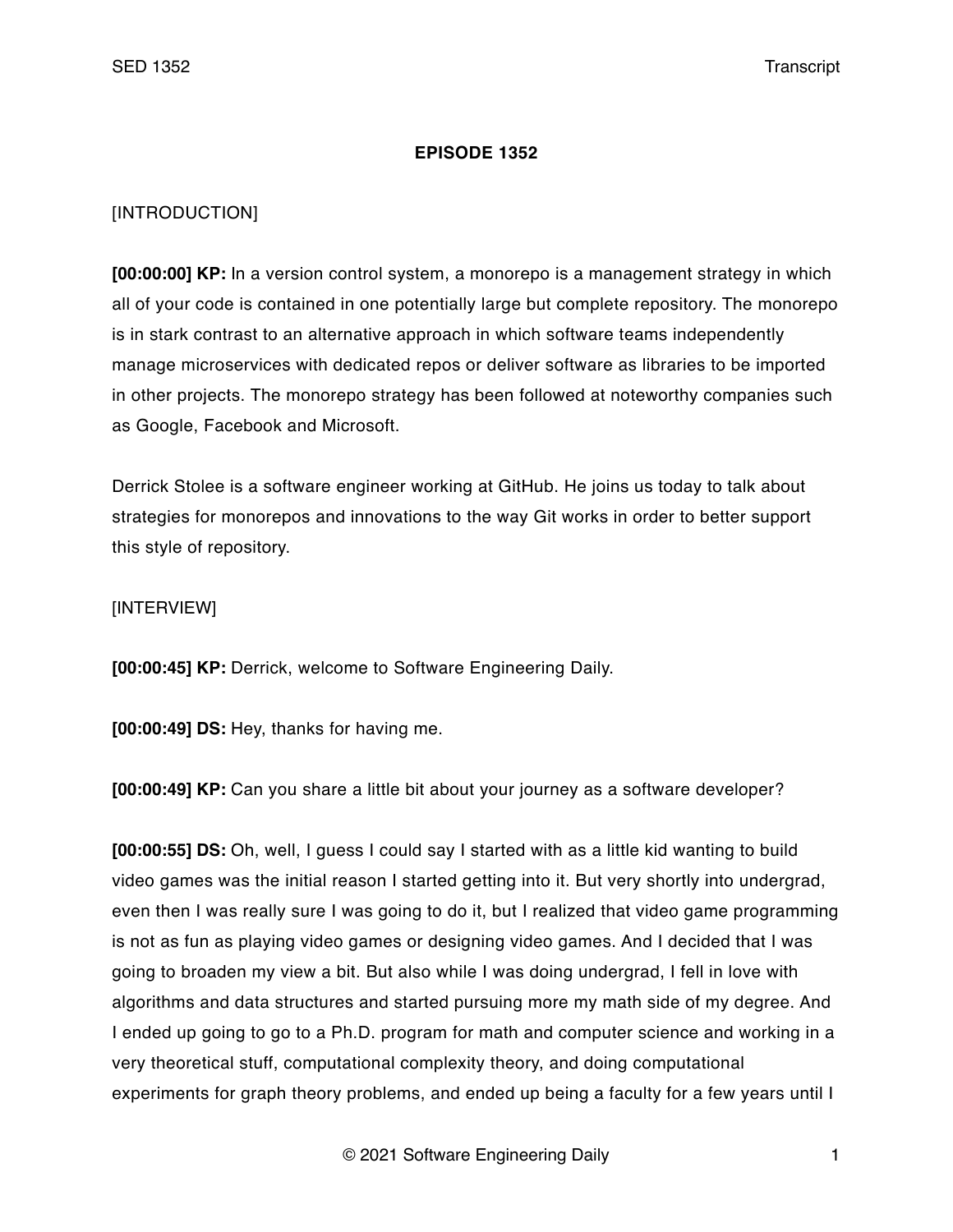decided that that wasn't really working for me because I wasn't programming enough. Really, that was the most enjoyable part of my day was when I got to sit down and focus on a project about myself and really make progress on it. But the life of a faculty does not really promote that.

So I made the switch to working as a programmer. At that time I took a job at Microsoft. I am now at GitHub, but it's kind of due to that same job at Microsoft got reverse acquired. Like I was working for Nat Friedman at Microsoft when the acquisition happened, and then he's like, "let's bring all the people who work on Git into GitHub." And so that entire period about almost six years now, I've been very focused on Git performance. First it was on the Azure repos server-side for really making sure we've got the scale ready to host things like the Windows and Office mono repos. And for the last four years I've been focusing on the core Git client and the open source project there and doing a little bit on the Git for Windows side, but also with the core Git for clients. So everybody who uses Git has a lot of the code that I've been working on to really make sure that the client performance is up to snuff. and really accelerating what you can do with it.

**[00:02:55] KP:** Well, forgive me for not appreciating some of the more advanced features of Git, but I feel like it has been stable and reliable for as long as I've been using it. What else is there to do?

**[00:03:05] DS:** Well, you are absolutely right that Git is a very mature product and the maintainer has really said that. And so a lot of what we do is make sure that it's stable. And the only thing we're doing is I like to change things under the hood. Not too many user visible features, but have it something like maybe there's a new data structure or something in the backend. So one of the ones that I've built was the commit graph file format. So we've got things like your commits are typically just plain text files that are then packed into PAC files, and that means that they're compressed text files that are placed in this really, really compact single file so you can load them up really quickly, except you're still needing to go and parse those plain text files to get information like what is the commit IDEs for its parents? Or what is its message? What are the dates for when it was committed? But that means that whenever you're doing a walk, like through Git log, or doing file history, you have to go and open up hundreds, or thousands, or even millions of commits and parse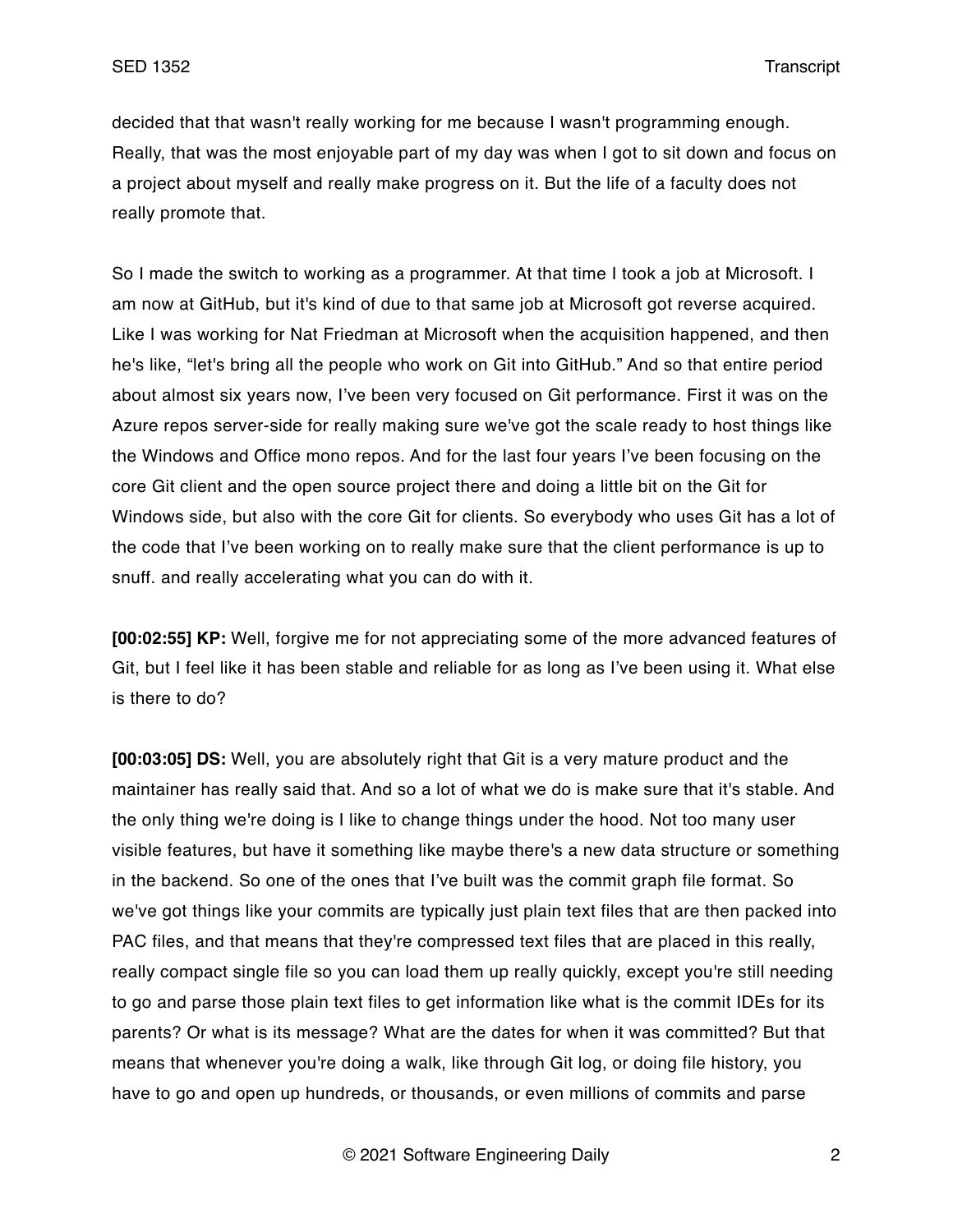that plaintext data. And the commit graph file says, "Well, let's take the data that's really just a digraph and let's encode that in a structured form." So instead of doing these constant hops to the back file, decompressing and parsing, we can just go to the structured format and hop around that in more of a random access way that allows you to move it more quickly.

And then you can do more interesting algorithmic stuff by adding more data into that that helps with walks. Like if you do gitlog--graph to see a nice visualization, if you don't have the commit graph, that can take multiple seconds just to show you the first few commits, because it has to walk the entire commit graph even to show you one answer. But with the commit graph file that you can get those things incrementally and you can do it really fast, tens of milliseconds.

**[00:04:53] KP:** Very cool. You'd mention the monorepo a couple times. For listeners who aren't familiar with that idea, what is a mono repo? Sorry. I'm saying it weird. I'm going to ask that again. For listeners who don't know what a mono repo is, what is a mono repo?

**[00:05:09] DS:** There are lots of things. I like to just think of it as a really big repo. Usually it's something where an entire business is basing all of their code in one place. So one of the famous examples is Google has a monorepo using a custom version control system that they have built. And it contains pretty much every code, all the code that's inside of Google entirely. Outside of some projects that are open source and in Git, but like anything that's built for Google is in this one codebase.

When we're thinking about monorepo on our side we're thinking like Windows as a business, Windows as a product. So the code that goes into building Microsoft Windows is in one repo. Microsoft Office is one business, one product. Like all the code for Microsoft Office is in one Git repository. And the biggest thing there is that it gives you this ability to say I can actually cut a tag and say this is the version that we've shipped to users. Even if there's lots of different components within there, you can say this is the thing that we've agreed upon as being the one version. And all the things that integrate together, we've said that. We don't have to go to multiple different places to pull these different versions of things and package them together. They're all right there.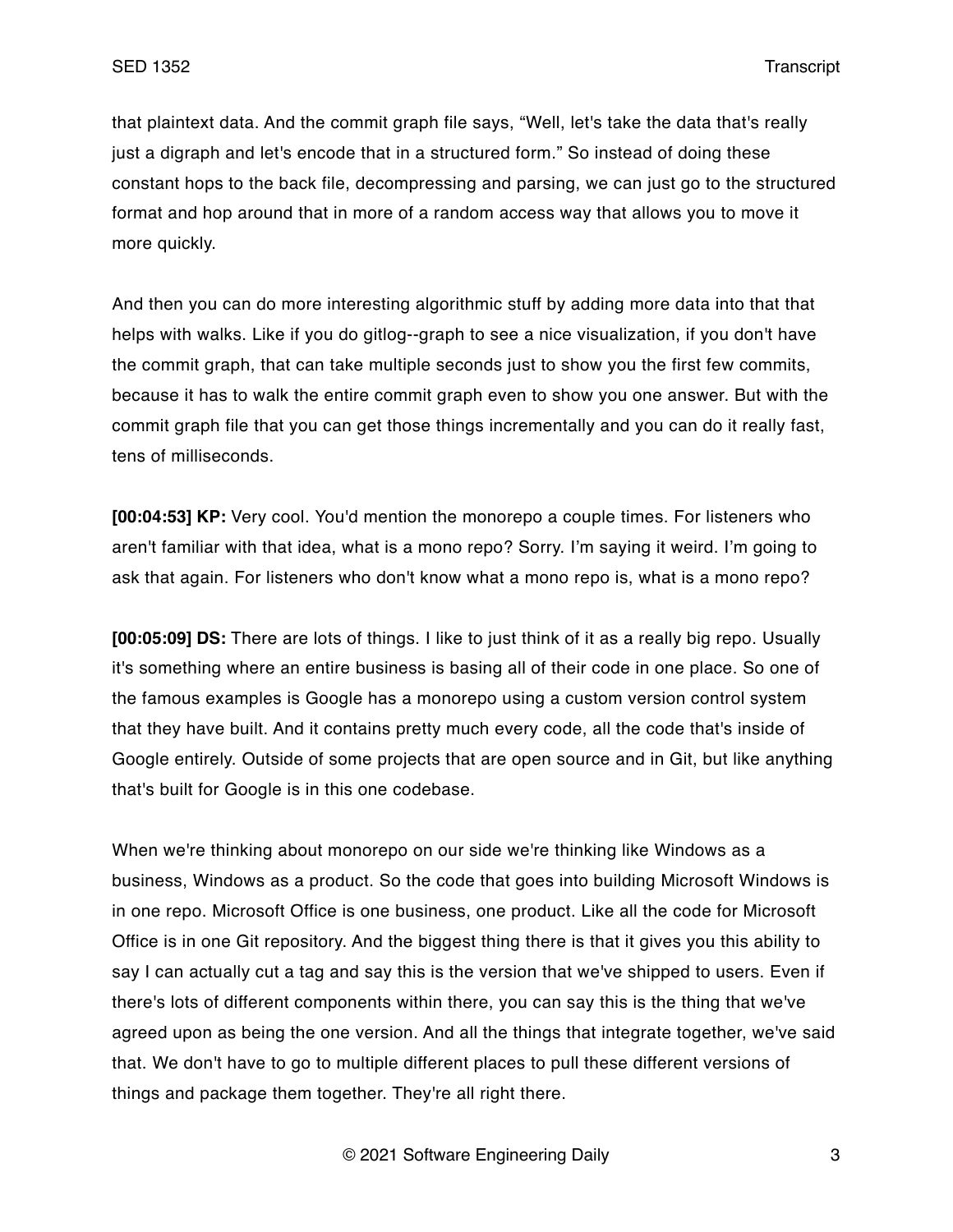**[00:06:20] KP:** So that makes sense. It's appealing and maybe helps us avoid whether you call it DLL, hell or whatever dependency hell what you're going to bump into. I guess you avoid that. But it seems like you take on some other baggage. Doesn't it make it harder for people to get that repo on to their machine and to merge PRs and that sort of thing?

**[00:06:39] DS:** Yeah. There's the aspect that now that we have everything in one place, yes, dependency problems are simpler, because as the code moves you see that the other things that depended on it are like – That you would break a build if you change a dependency incorrectly. And that's really immediate feedback. But you have this problem that because there's so much code and it's moving so quickly because thousands of engineers are contributing to it as part of their day job, that means that it's growing in scale to a part where Git really wasn't designed.

For many, many years, like the Linux kernel repository was the gold standard for a big Git repo, but it pales in comparison to the size of these repositories. So we need to do a lot of interesting things to make sure that Git works at that scale. And even by breaking some of the expectations of Git. One of the big things is Git was designed as a distributed version control system, which means that everybody has their own copy of the repository. And you share commits over the network, but you still have a full copy of everything you care about.

This is really good for the mailing list workflow of the Linux kernel, which is I'm just going to send you an email that shows you how to change the code. Not even a commit. Then you apply it wherever you want in your commits. That model doesn't work at monorepo scale, because I think if you really closely packed the Windows repository, at least even at the base, like the very first commit, it was 100 gigabytes for a single PAC file. And just to get started by downloading 100 gigabytes of data, that's really not a good way to get going. Developers are going to be very angry that it takes so long to just get started.

So we start by removing that requirement of needing absolutely everything. The start of that is now called Git's partial clone feature, which allows you to say, "Yes, give me the full commit history." And I'm going to start getting some of the Git data, but I'm not going to get every version of every file in the entire history. Let me get just things I'm going to check out,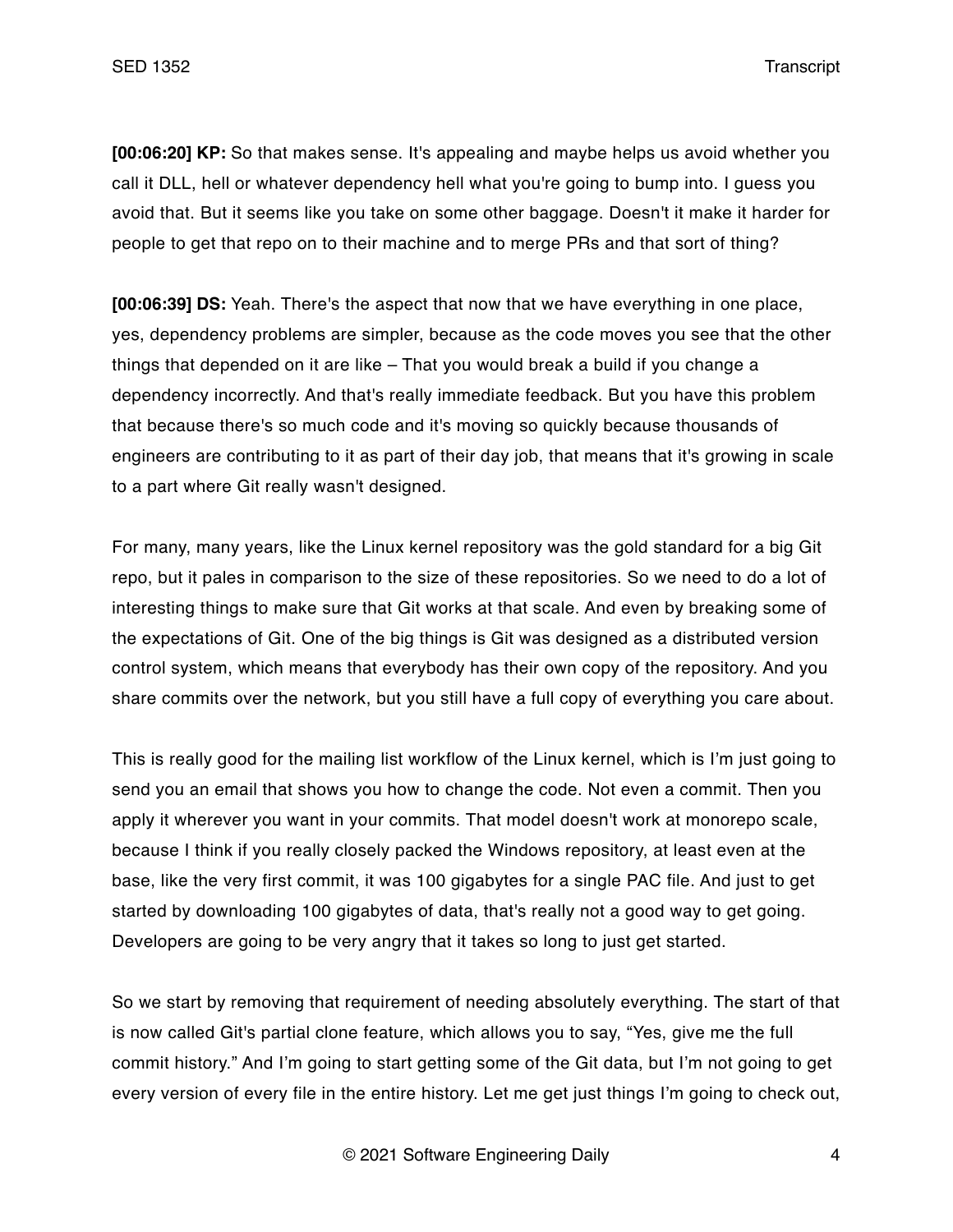a tip for instance. And then if I come across a new checkout and I have some files that are missing, I'll go ask across the network to the server. And that'll help me get me the data I need for that operation only on an as needed basis. And that really reduces the amount of time to get started.

**[00:08:54] KP:** From the perspective of a developer who's comfortable on the command line or whatever tool they use to interact with Git, are they going to have to do anything different to work under those circumstances?

**[00:09:06] DS:** Well, the nice thing with Git partial clone is that it just means that you need to start your repository from scratch with Git clone and then the special option is – filter=blob:none. And it just gets you that initial clone to be starting fast.

From there, it just works like a normal Git repository. You do your operations. You just need to keep in mind that if you're going to go do a Git checkout on a new commit you never checked out before, you might need your network connection to be accessing. You might need your network to be working so you can access the remote. But that's not really atypical, right? If we're developing, we probably have a network connection because we want to be able to quickly go and search code in a different repository or quickly look up some documentation. So it's very rare that we're actually working without a network connection. So that's not going to require people to change their workflow too much.

**[00:09:56] KP:** Very true. On a greenfield project, is monorepo your default choice or are there a set of criteria you consider in deciding on the approach?

**[00:10:07] DS:** What I like to tell people is if it ships together, it merges together. So if you have things that are linked so much that there's a source dependency of any kind or you really want to make sure that you're testing that integration between components, then having them be in the same repository gives you that benefit, because you can do CI checks at pull request time or release time to make sure that all those components are working well, as opposed to worrying about which thing is in what state as you go along.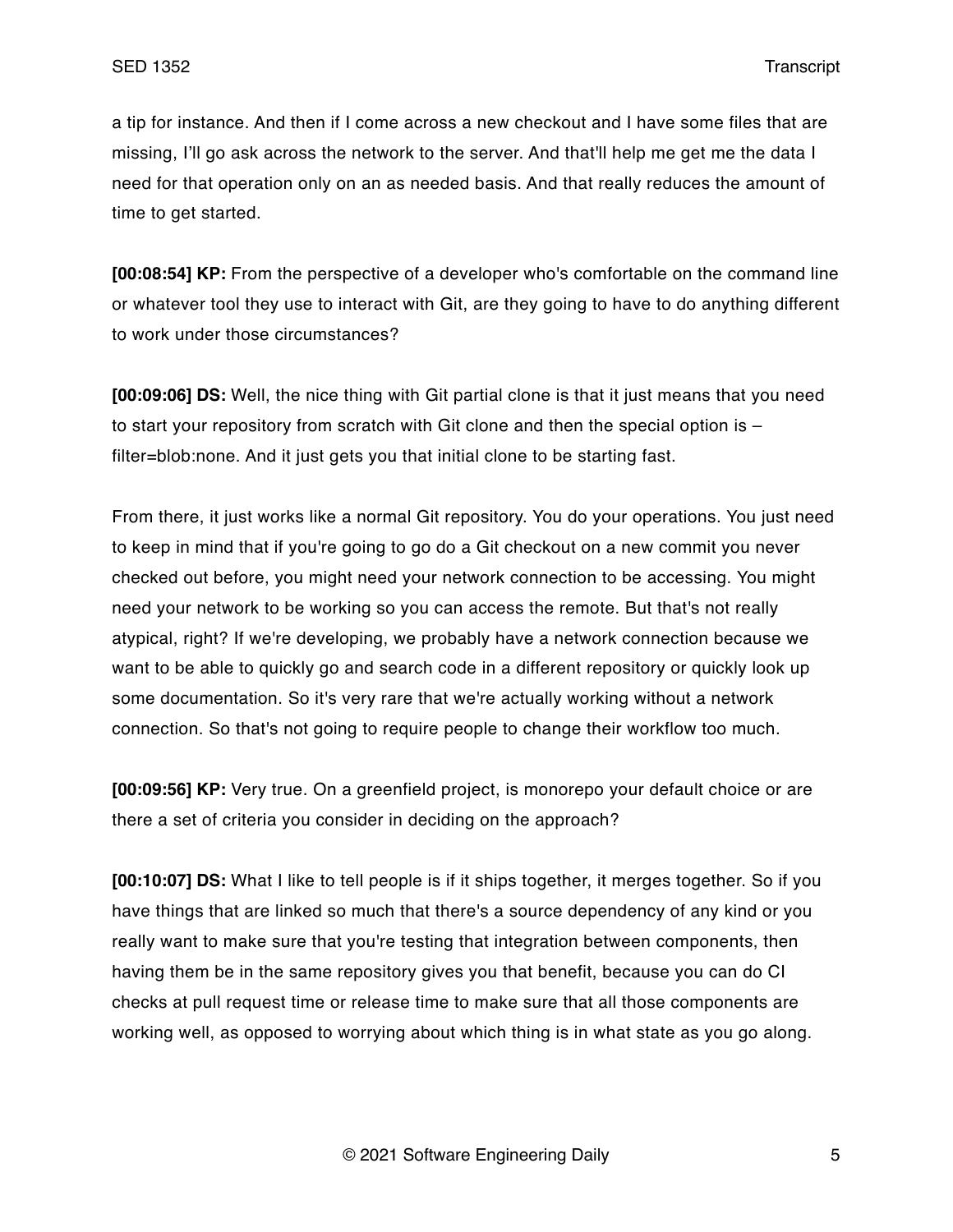If you're in a greenfield project, that's probably most of what you care about, right? If you're dealing with small, you don't have the forces of scale to be forcing you to think about breaking it up into smaller pieces. I know that there're a lot of people who work in microservices and want to say, "Well, I'm going to start a new service. Let me create a new repository to do that." But I find that that also makes means that you are needing to rebuild all the things you need in that repository to make just a microservice work from scratch, right? You need to build all your pipelines and all of your authentication things. And all that needs to be somehow pulled in to that repository. When if you just said, "Well, let me create a new directory in the monorepo that represents this microservice, and I can match the flow of all the other microservices, and I can test all my microservices the same way," then you can get a nice microservice in a monorepo pattern that tends to work out pretty nicely.

**[00:11:26] KP:** Well, it's no surprise to me that Windows and Office would follow monorepo patterns. I am surprised to hear about microservices fitting into that approach. There're a lot of companies now that there is forest of different microservices that all interact with one another. Do you see that as a common trend that people even in that world are adopting monorepo?

**[00:11:50] DS:** I think that everyone has their own opinion on this. And when I see people working across many, many repos, to me that seems incredibly confusing. And like how can anyone work across team lines? It seems like the whole idea of being able to collaborate across teams becomes a lot harder when everyone's in their own repository and they've got their own rules in each one. And so the benefits of monorepo in terms of being able to do code sharing and having a unified workflow for everyone in the company, I find those benefits to be really good. But other people say that that's too much. Other people might say that that is too heavy-handed to say that everyone needs to conform to what one group is doing. If you're doing lots of things in different languages, say, "This microservice is in this one and this other one is in that one." If you want to have that freedom to very quickly change completely everything when you make a new service, then maybe that's something you're interested in doing. But to me that just screams disorganization, right? How can somebody else chip in if everything's going to look completely different when they want to go look at what you're doing?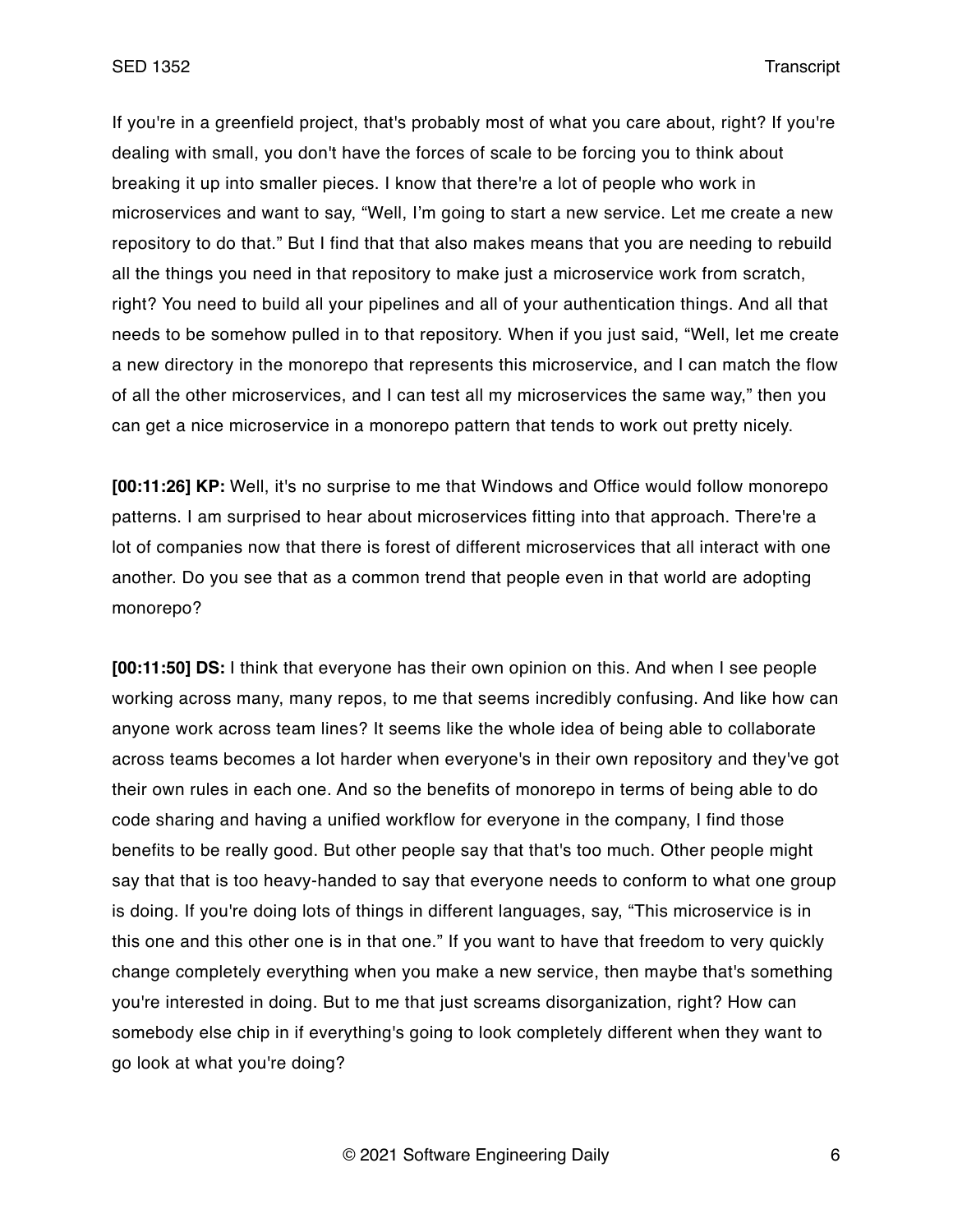**[00:12:57] KP:** So for a team that's bought in on monorepo and they're intending to build quite a big project, hire a lot of people. They have a vision down the line then it's going to be this massive monolith application, are there any preliminary steps they should take to make sure their repository is healthy and not going to be bloated with things and stuff like that down the road?

**[00:13:20] DS:** The biggest things you can do is to make sure, for instance, that really large binaries are out of your repository. Git is really good at handling source files, right? Plain text files. And compressing them really well in its storage and being able to communicate that. But when you get to a large binary that it doesn't know how to diff, then those things don't really work as well inside of Git repositories.

There are tools like Git LFS that can help, but that doesn't change exactly how much data is being stored. It's changing where it's being stored. So if you can move those to something like a package manager instead, right? Sometimes you have test artifacts that are just large binaries. You just want to say I want to test this version of this really this binary format and I want to make sure that it works. Can you put that in a package somewhere? As opposed to in your source control.

The other things to do is to try to keep your build system componentized. As your build gets bigger, you want to make sure that developers can incrementally work and build only a slice of the cone and make sure that they are – When they're doing a small amount of work, they do a small amount of builds. You can rely on CI and your PR builds to kind of double check that the whole system works and not block the developer as they're doing their local compilation.

And the more you can do that, it actually starts to feed back into the source control side, because you can use something like Git sparse checkout to limit how many files you have in your working directory, which makes the Git operations more quick. And it means that if you're in a partial clone, again, the sparse checkout limits how many files you need so you download even less data as you're working. But it really requires your build system to be organized in a way that you can say, "I only need these directories in my working directory in order to do my work and continue being productive."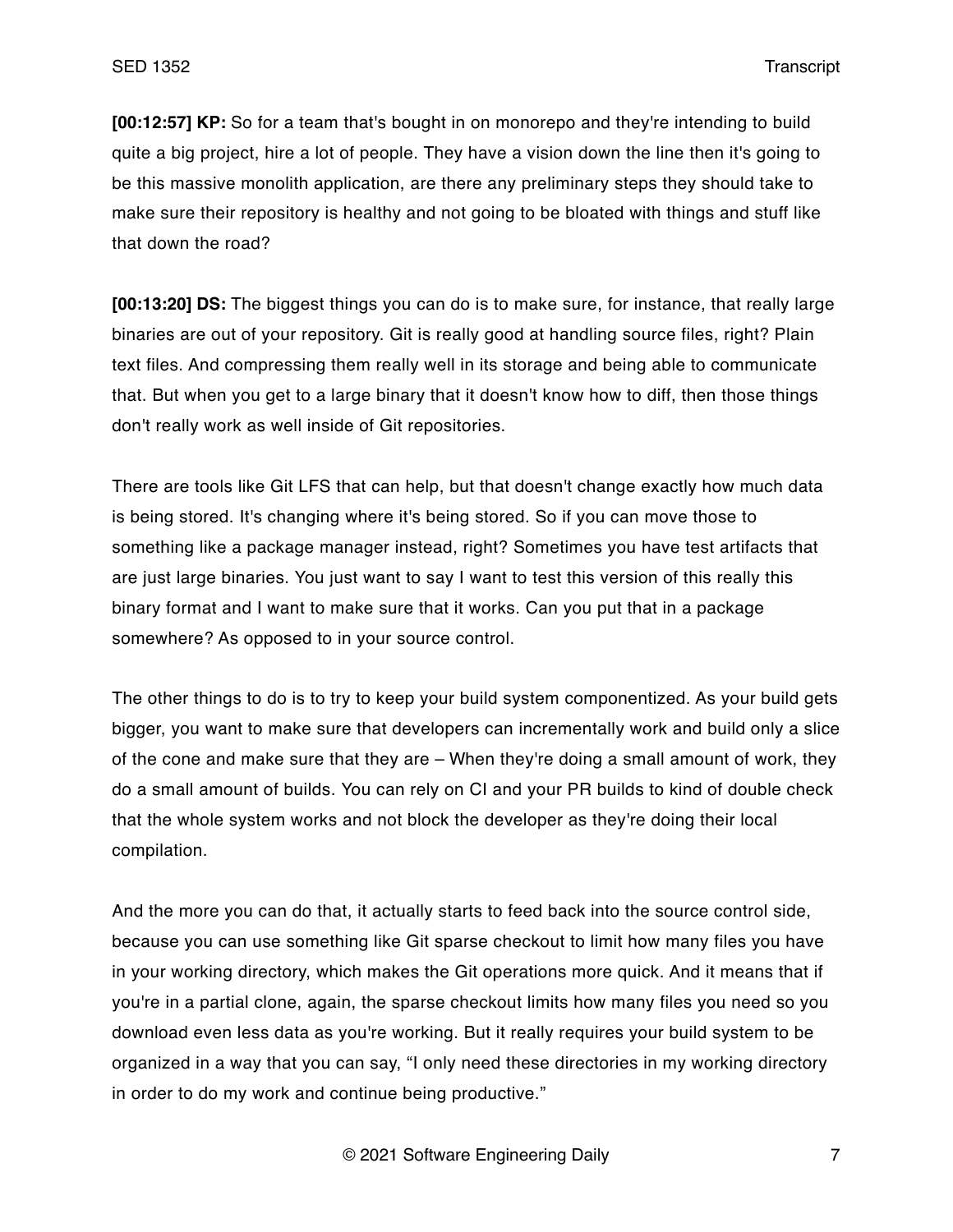**[00:15:06] KP:** So let's say I'm working on something like fraud detection at an e-commerce company. So I'm going to need – Maybe there's some objects that represent the transaction and the user. I'm going to want all that. But I don't need the auth system, or the checkouts, or products, or any of the store. I need maybe a specific kind of sub-modules. It seems pretty intuitive to me that there's a way I can sparse check out just my needs. But those needs could be in all different pieces and nooks and crannies of the repo. What do I have to do to successfully execute on sparse checkout versus what does Git do for me behind the scenes?

**[00:15:43] DS:** Well, I like to think of Git is the substrate. It is the fundamental medium in which we're sharing code. And so it doesn't have an opinion about the build, for instance. It's something that it will learn from what you tell it to do. And you can just say like Git sparse check out and that to set it up. And then Git sparse checkout set to say these are the directories I care about. So in terms of how to interact with it, it's very simple once you know what those directories are.

But in terms of architecture, you can think about how can you set it up such that you have a lot of fan out and you're not going really deep into these nooks and crannies. And one architecture I've seen a lot is where you have these dependencies between services, but the services themselves can separate the code of their contract versus their implementation. So for instance, you're doing this fraud detection and you need to know about users and you have to call the user service. Well, you need to know the information about what that user service is promising, but you don't need to know its implementation in order to do your work, right? You can create this fraud detection service with this idea of the contract. And maybe even in your tests you have some ways of mocking that user service to make sure that you have unit level tests that you're checking on the developer machine. But then maybe as you push, you then do the integration tests across the fraud detection and user implementations to make sure that everything is actually making sense. You didn't make a mistake and your mocks have a different promise than what the user service is actually doing. And that allows you to then say, "I can cut out the user service implementation from my working directory, because I don't need it. I shouldn't need it. I shouldn't even know about it to do what I'm doing over here." And that's the kind of way you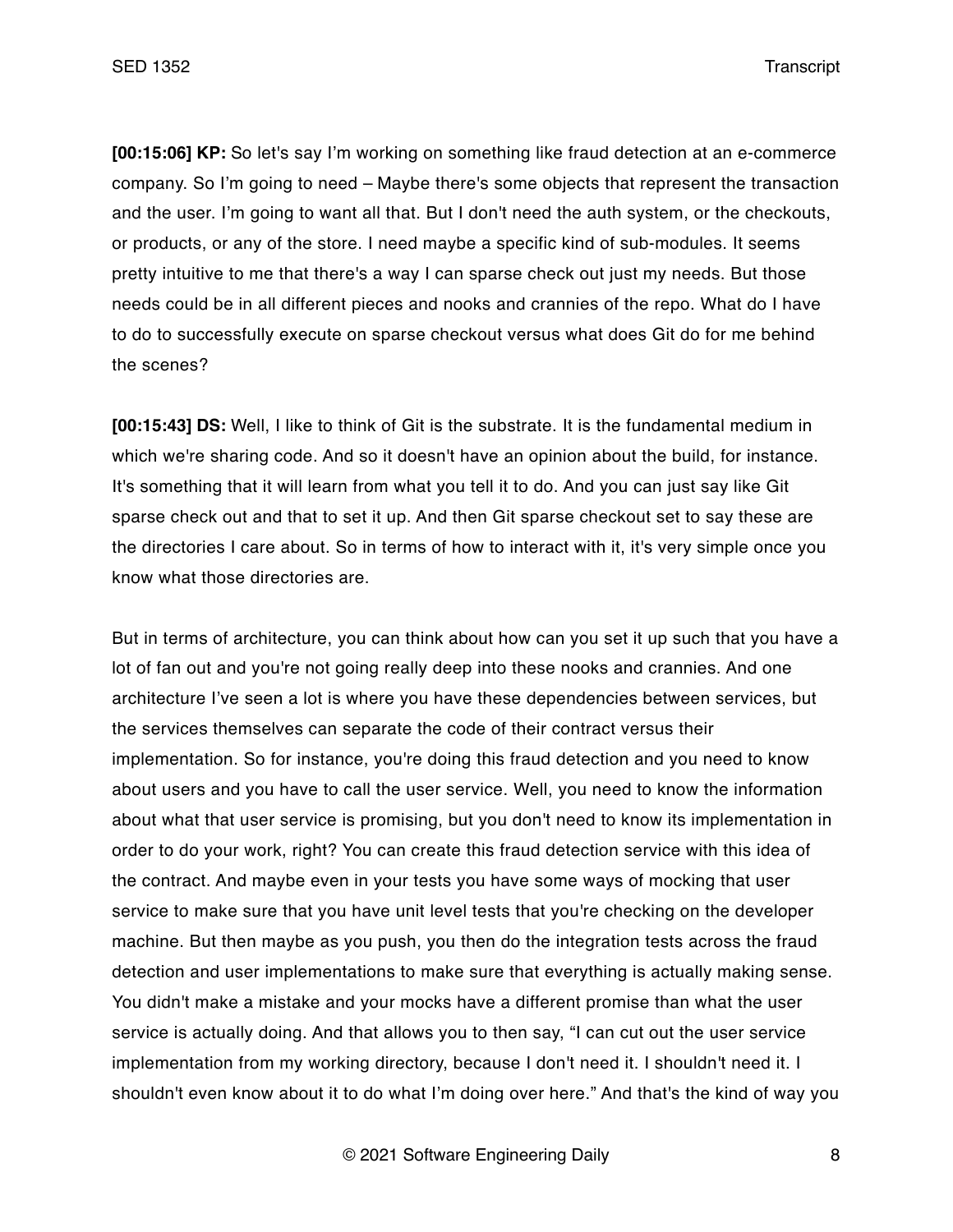want to be able to think about how can I segment and componentize my working directory so that these things are possible?

**[00:17:36] KP:** Does monorepo put a technology group at risk of their code leaking out or maybe by I guess having developers have only smaller access you could limit the damage of their blast radius? What are your thoughts on security?

**[00:17:51] DS:** Security is a really important problem. And we think a lot about it on our side. We want to make sure that our servers are secure, that authentication is important. So that way the server-side is never a component that could be leaked and accessed incorrectly. On the client side, you absolutely do have some benefits that you only have a certain amount of data. Although because you're authenticated to the model repo, I don't think that there's been any work in saying you're only authenticated to see a portion of the monorepo, right? You can say I can read this repo. I will download what I request, and whatever I request will be there. So if somebody went through and said I want to check out the whole repo. That is allowed, but it does take a long time. So having them say this is the scope that I care about means that there's less data on their machine to possibly be leaked.

**[00:18:41] KP:** And have you seen any best practices or do you have any best practices or maybe recommendations of what you've seen work really well for organizations specifically around getting new developers onboarded to these large projects?

**[00:18:55] DS:** Right. When you have a repository this big, you're usually thinking hundreds or thousands of engineers. At that scale, it's worth having a team of up to a dozen or more engineers whose focus is on keeping those engineers productive. And that means that they are the ones who are investigating what are our build tools? What are our best ways of making sure that developers can get started in the repository? So maybe they're the ones who are recommending, "H, y when you get started, here are the instructions for partial clone. You should do it this way." Or, "This is the way we've set up our build system so you can use sparse checkout," right? They're the ones who are educating the other engineers to make sure that they are working.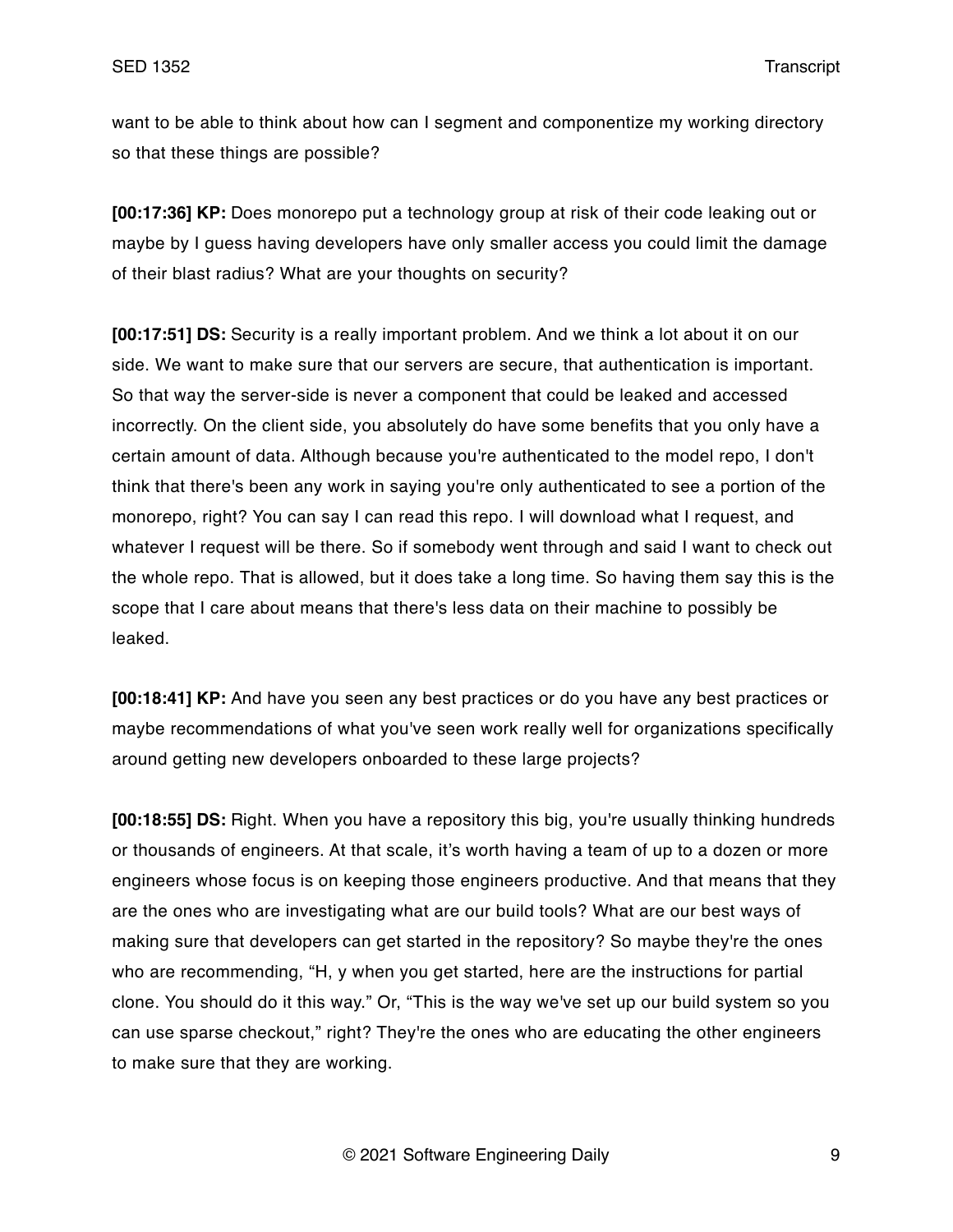And then when those engineers are having problems or friction as they're developing, they go to that team. And it's kind of a communication throughout the entire career of those workers. And I see that a lot in both. Windows has a team like this. Office has a team like this. And they are really invested in developer experience. And that helps in so many different aspects. And having that one team this unified allows to satisfy the needs of all the different teams and make sure that everyone is kind of moving in the same direction and you don't see this bifurcation of, "Well, people over here do it this way. And people over there do it another way," because that's what they configured out. But if there's this team that's coordinating and educating that, that's typically necessary to scale.

**[00:20:19] KP:** And do you see people having to adopt any special policies around branching and merging? When you've got a lot of contributors on one repo, I could see where some conflict could arise. Are there secrets to doing that successfully?

**[00:20:33] DS:** The biggest thing is I really believe strongly in branch protections. You want to have that – However you're doing your flow of code to make sure that you have a green branch that everyone's kind of basing on. And you keep it as green as possible by having really strong pull request and merge policies to say this cannot be merged unless you have a certain amount of builds. You have all these builds being green and a certain number of approvals from certain teams. And breaking that down even more by if you're in this region of the code base, you need to be having approval from this team is really helpful on that side. Code review is a human process that is not just for catching bugs. It's also for educating. So making sure people are aware of what's happening is really beneficial there.

I've seen things also that I in the Office in Windows monorepos that they don't even have just one trunk, that they kind of split into multiple trunks that all have branch policies. And so if you're working on, say, Word, you have a different trunk than Excel. But then those things at certain cadences merge into the big trunk that everyone has and merge back. So that way code is flowing but it also means that if somebody does have a catastrophic problem that was unexpected, wasn't caught by a PR review or if some wires got crossed in Word, then Excel is still moving forward without having to have any disruption. And finding ways to kind of make sure that flow works out pretty well is super valuable.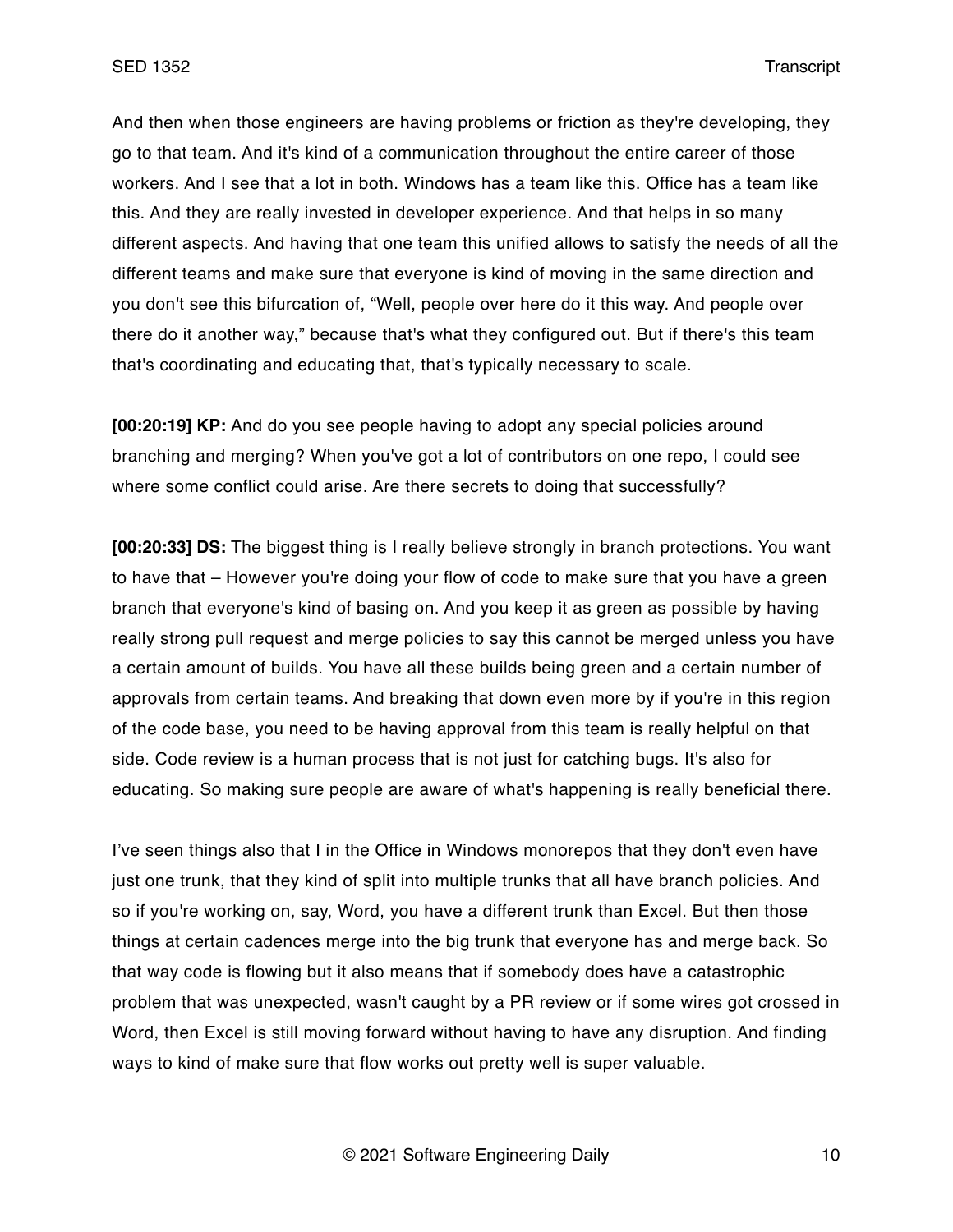Especially at that scale, it's really hard to say I can't merge without running all of the tests. Because then developers would never be able to get done if you have tests that run for hours and hours and hours. But you can say the word can't merge into the main trunk unless it's gone through these hours and hours of tests and passed there. And so you can have extra levels of validation if you have these extra layers of checks.

**[00:22:30] KP:** Oh, that's interesting. I was going to ask you about that, yeah, that one criticism you could weigh on monorepo. So what about you know people already have enough problems with so many tests taking so long? Are there any tricks, techniques or tools to help organize that? I can definitely see where each subgroup, each office component needs to run all their own super long tests. And then there's probably a shared set that may or may not have some of its own super long tests that do something global across all of those. Is there any tooling that can help orchestrate that?

**[00:23:03] DS:** I know that there are lots of build tools. Microsoft's version is called BuildXL, used to be called Domino. And it has this idea of every single node of the build DAG has a fixed set of inputs and fixed set of outputs. And so we can use hashing to say, "Based on these inputs, do I already have a build artifact of that kind in the cloud somewhere?" And so that really accelerates the build to say, "Well, I only change this portion of the code. So I can get all the build artifacts for the rest of the code that have already been cached and only rebuild the parts that have changed." And that can apply later to testing as well. If the tests are checking these components, you don't have to run all the tests. You only throw in the tests based on the components that changed. And that can lead to really efficient DR checks. But it requires having this very advanced build system, which is a little bit also – This build system is also very rigorous. That means that it's really difficult to make sure you're staying in that system and getting yourself into that level of rigor.

**[00:24:05] KP:** I've seen it. I've read a lot on your blog about the work you've done with Git commit graphs. I have to say I don't spend too much time in my own development looking at my graphs. Maybe that's because I'm on a smaller team or I just don't know how to read them well. Do you have any advice for developers who are maybe looking to level up in their usage of Git? What opportunities do people have to get some insight from the metadata about their code and the teamwork they're doing?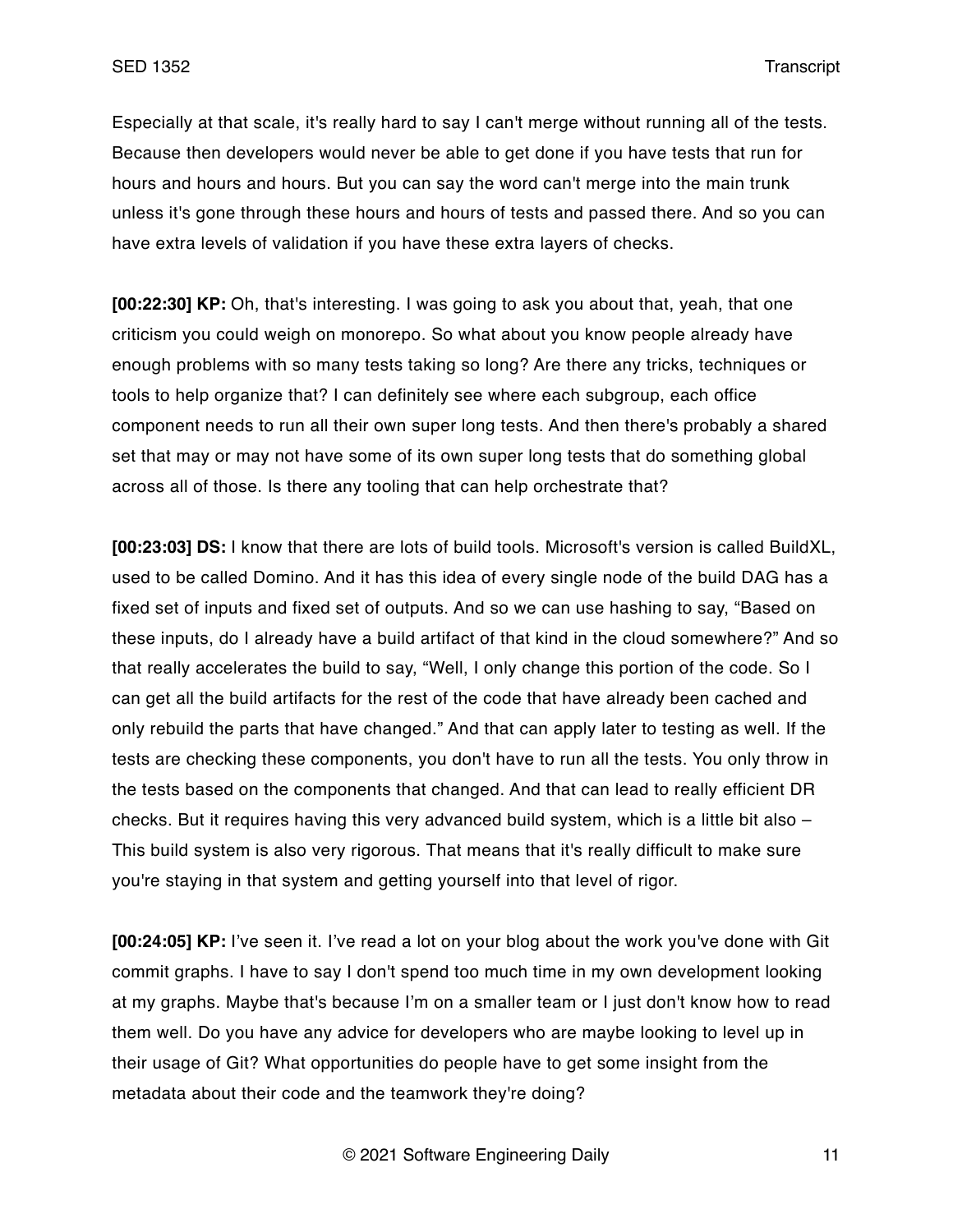**[00:24:32] DS:** Yeah. The reason I'm really excited with the commit graph is that, yes, the graph shape itself is something I like to think about as a former graph theorist. But that's not the reason you're looking at the history. The reason you're looking at the history is to say what has been happening recently? If I want to look at which pull requests have merged recently. One trick I like to do is Git log—first-parent to say go down the first parent of each merge and ignore the second parent. And what that does is it just shows you, for instance, if you're using a pull request flow, the pull requests that are completed. It just shows you those merge commits. It does not show you the commits that other people had in their topic branches that also got merged in. So you can see a linear sequence of merge, merge, merge, merge, merge. And that's a great way to see kind of what order are things coming in.

But the more valuable thing is saying I'm trying to figure out this code and I want to understand it better. How can I use the commit history to help me do that? So just doing Git log and then putting in the path can tell you which commits changed it, but usually you want to do something more involved like who changed this set of lines or this function? And Git log has a -L option that allows you to either say a range of lines or even a function name and say, "Give me just the commits that changed this region of the file." And you can go through all those commit messages and it'll be just that really, really small list of things. And hopefully the developers before you or even your past self left very careful commit messages to say, "Hey, I'm making this really isolated change, and here's why I'm doing it. Maybe these are even things that I tried before or I'm doing it because this special case happened." And you can go look at that commit to see which test cases got updated. But really you can say, "This is the part of code I care about. Why was this decision made?" And you can go and find that answer very quickly.

**[00:26:25] KP:** Do you have any hands-on examples of moments when that's been insightful maybe in your own development or helping a colleague figure something out?

**[00:26:33] DS:** I've been working in the Git codebase, and the Git codebase is over 15 years old. And one thing that you find out really quickly as a new Git contributor is that the standards for what your commit messages includes, especially its format, but also just the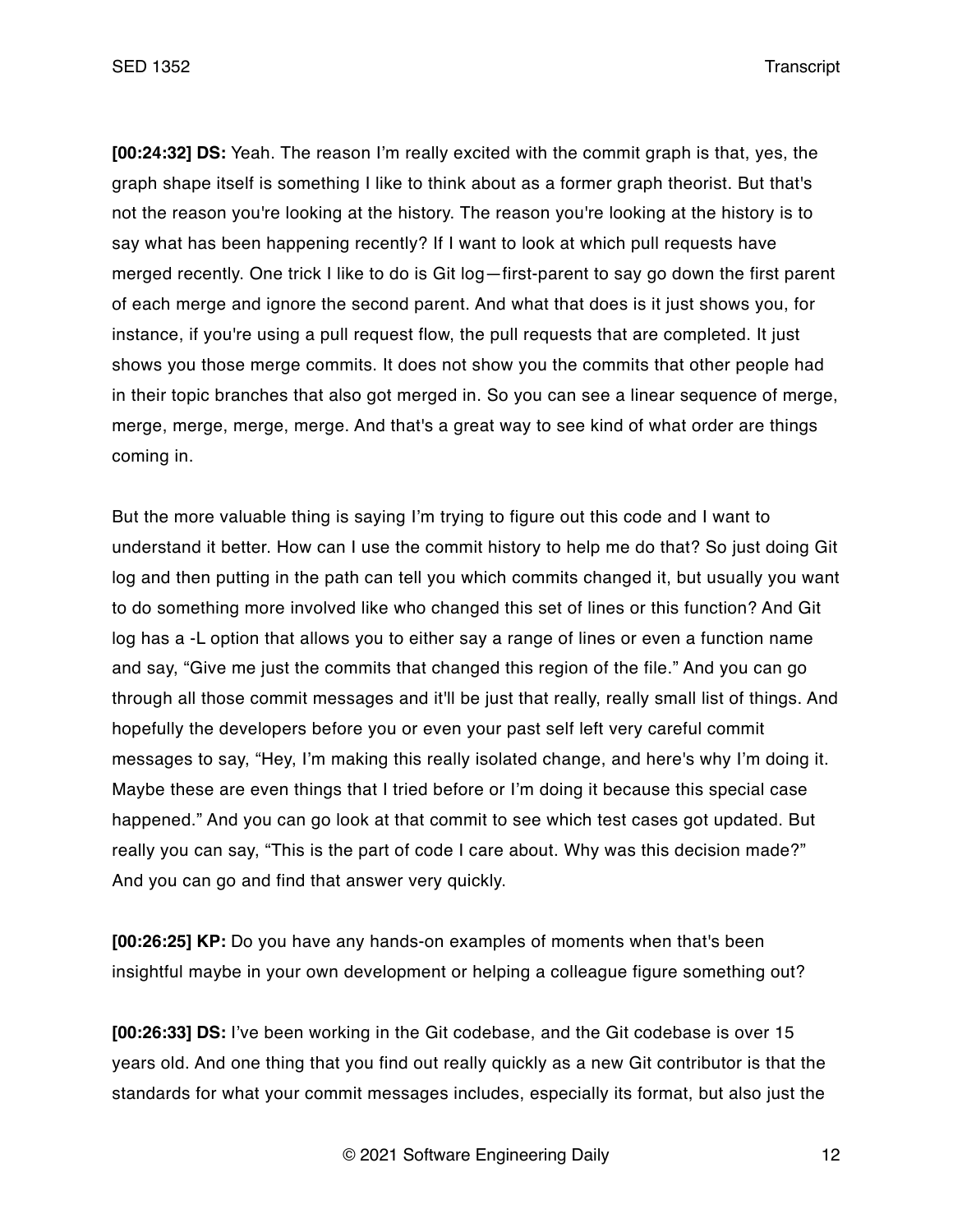level of detail, is it's really high standard. It was something I had to really learn and think about really carefully as I was getting started, but now it's second nature to say I'm going to take this part of my code that I'm changing and I'm going to write a long commit message about it with all these details.

And when I was getting started I saw it just as here is something I have to do to convince people that this is a meaningful change, right? I have to go to the open source community. They don't know who I am. And I want to convince them this is actually moving the project in a positive direction. Now that I've been the codebase longer and I've been doing more of these history things, it's like, "Oh, it's also documentation for when I go back and see a problem." And I'm working in the area of the index recently, which is kind of essentially the data structure that stores your staging environment. When you hit run Git add, that change is stored in the index. When you run Git commit, your index is essentially used to create a commit. That data structure is so old and it was built kind of in the wild west of Git days, back 2005, 2006, when they were just getting started. A lot of the code that I'm blaming or running this Git log -L stuff goes back to those days when they weren't so rigorous about commit messages. And I find things like why was this written this way? And it was literally the messages I rewrote this subsystem just. I rewrote it because reasons. And so I'm really appreciating that when I hit something essentially like 2008 or later, I've got a really robust commit message to kind of explain what's happening. Sometimes it's a platform-specific thing. Although at times it's just this really weird corner case. And, "Oh by the way, here's the test case that handles it." So I've appreciated all these different things that I see especially in comparison to these really early commits that didn't have that.

**[00:28:32] KP:** Yeah, absolutely. You'd mention the relationship ideally between good commit messages and documentation. Do you have any vision for what an idealized team would be doing in that regard?

**[00:28:45] DS:** One thing that my team has been working on really closely partly because we work in Git and on a fork of Git, is that we are reviewing each other's commit messages as much as we're reviewing our code. If we see a pull request, we don't look at it for the these are all the files that changed. We look at commit by commit. What is this trying to tell me? What's the story? And we recommend things like, "Oh, here's a way to reorder your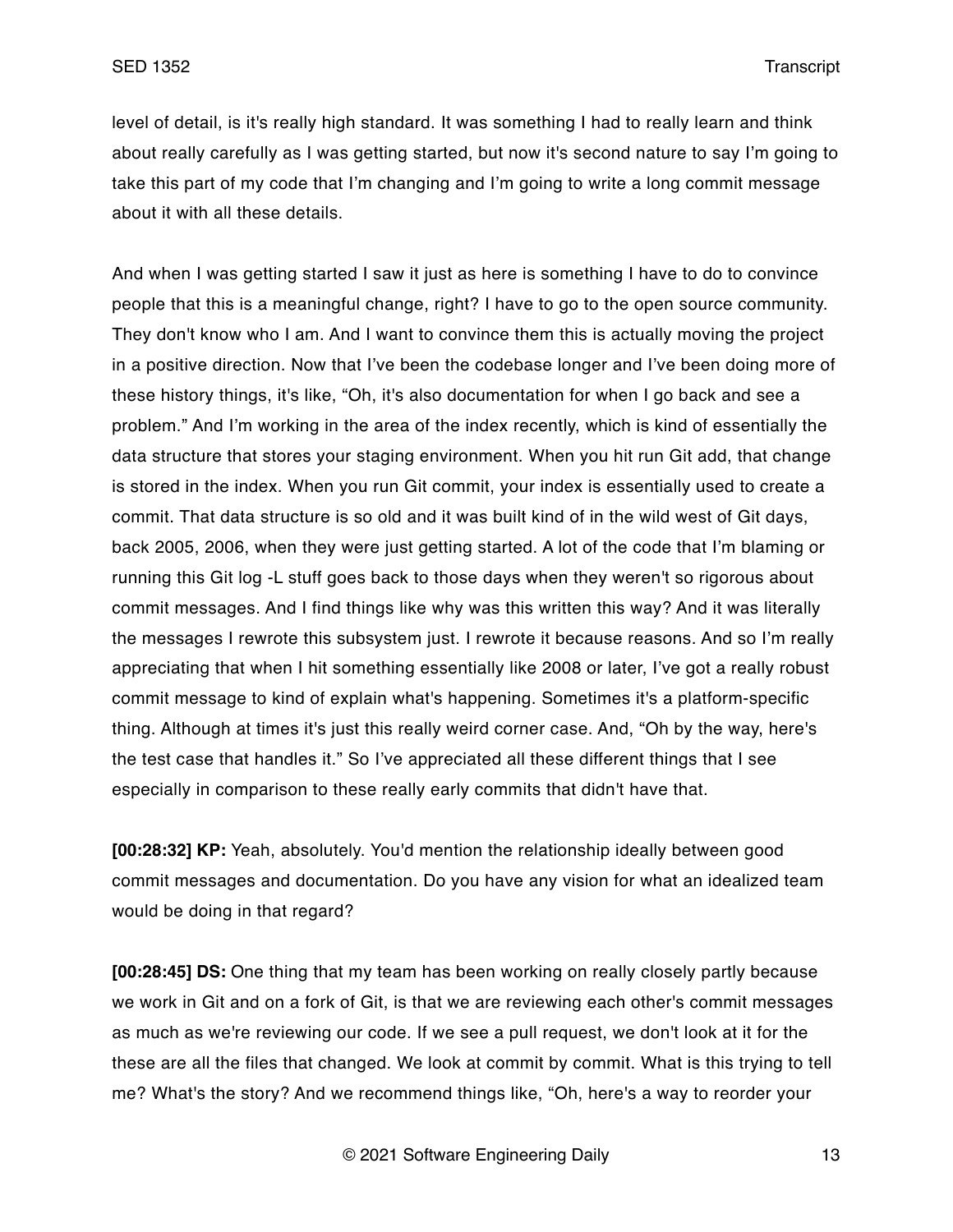commits or split them up in a way that would tell the story better." Or, "This piece that you change here in this commit doesn't need to be in this commit. You could split it out and justify it on its own." That's a good way to teach these people. Especially some of them are newer contributors. How to prepare for sending things to upstream Git? But also just really double checks like do we need every single piece that's being here? Because every single change is adding risk to the product. So we want to make sure that they're meaningful that the value they present outweighs that risk. And viewing it at that meticulous level is going to pay benefits when we later need to assess, ", what was going on here? Why were you making those decisions?"

**[00:29:48] KP:** So I find some developers maybe it's bad habits or an attempt to get more done and take a shortcut, are quick to kind of let some of these things go to the side. And maybe it's, I don't know, personal pride, or professionalism, or the culture of the company that needs to be affected to get that to bubble up. If I'm an executive and I want to see that culture developed, how do I get a direct benefit out of getting everyone who's making commits to take a little bit more seriously what they're writing in the messages?

**[00:30:18] DS:** It's really difficult to measure productivity. And it's even worse how to measure good practices. If I were just to say, "Hey, I want to make sure you have enough commits per pull request." That's not a really good measure because a lot of it could be just responding to PR feedback, responding to PR feedback, responding PR feedback, fixing up a bug. But really that's not what. We want we want to have high-quality messages.

So I've thought about a lot about how to measure it, and there's really one way to do it, is to do something like a developer satisfaction survey, which is to say you know, "What are your opinions of working in this codebase? Is it an enjoyable thing to do?" And a lot of that's going to boil down to is it easy to build? Is it easy to deploy? Can I see the actions of what happens when I make a change?

But one thing that can happen to that is does it make sense what's going on in the codebase? If I see something that's unfamiliar, am I able to determine why that was made? Or am I able to understand what's there? And that's one of the things where you really can only understand it with the benefit of hindsight, that I was making good decisions before in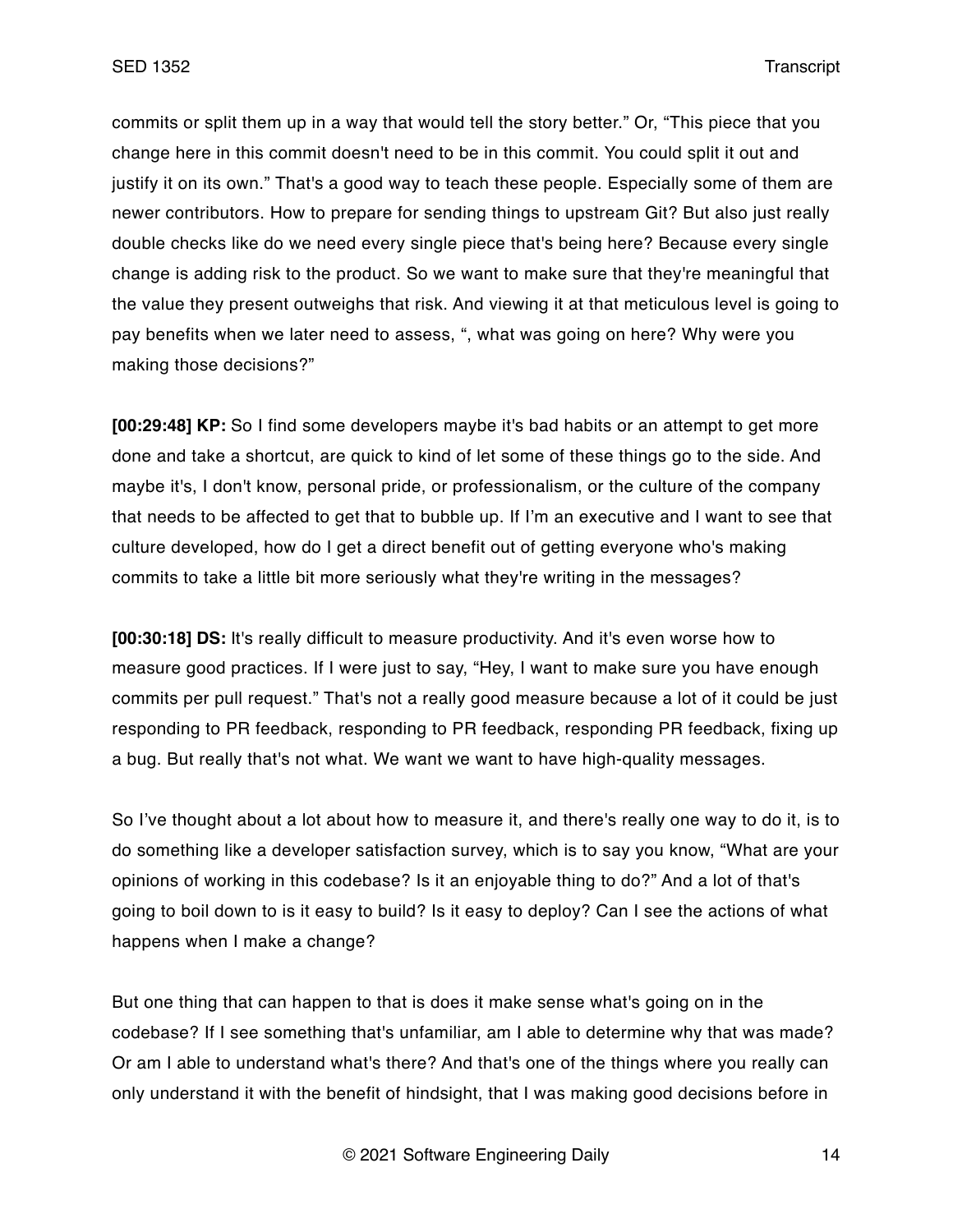the last year or five years, and that's leading to me being in a good state now. And it's really hard to do that when you're in a greenfield project. You just want to move fast, right? I want to I want to just keep on going and build the next thing and build the next thing. And even to the point of I just need to get this out there. So even some tests are going to not necessarily be high priority for me. So why would quality commit messages be high priority for me?

But when you're in the process of actually having a product that's being supported and in the long haul of this is something we depend on as a company, that is where this is super important, to be able to understand what has happened a year from now or five years from now. Understand what you're doing today. And so putting in that effort is really valuable.

**[00:32:09] KP:** So let's put ourselves in the shoes of someone who's in that early stage under deadlines getting things done and they've gotten themselves into a little bit of a predicament with a messy, heavy, bloated repo. Obviously, it's going to be case by case. But do you have any thoughts on whether at that point we just start over and make something new? Or do we try and go and clean that repo up?

**[00:32:30] DS:** There are lots of ways to clean repositories up. Some people really advocate for rewriting history and saying, "Let's go and do a filter repo or something where we can remove all these large binaries but maintain our old commit history." Other people can do things like, "Let's make a cut and point. Let's just start a new repo where what's currently in main is the root commit." And that can be a great way to very easily map things over. But you have to then say, "All work in flight needs to be transferred over the new repo." And so there's not that either way you have to do something where everyone currently working in the repository needs to pause what they're doing and transition it over to the new world. It could be a new commit history at the same repo URL, or it can be a new repo with a new history, with lack of history rather. And none of those options are good. So the better decisions we can make now, the better. The more we can make good decisions now, the better it'll work for us in the future.

**[00:33:28] KP:** Makes sense. Yeah.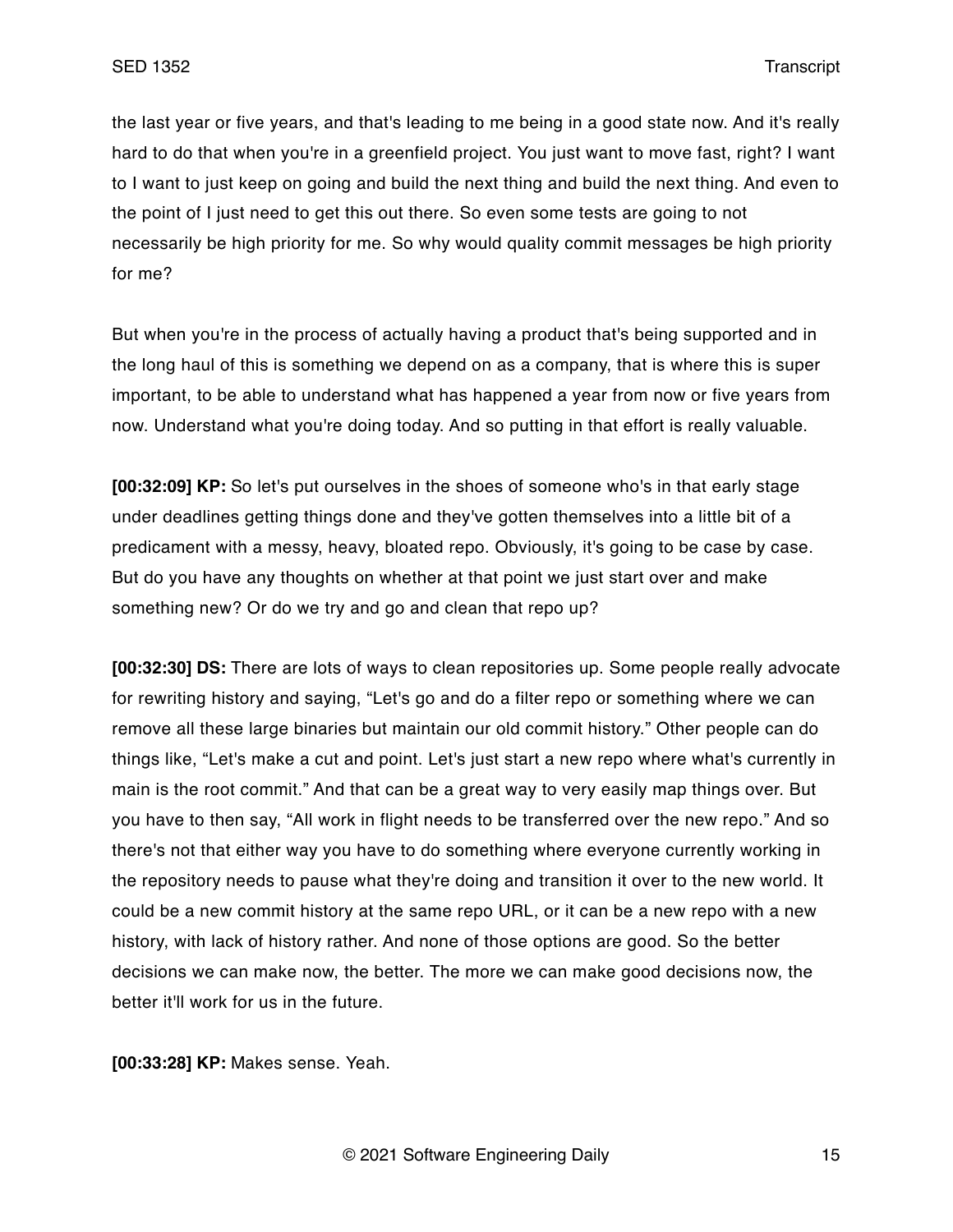**[00:33:30] DS:** But I've seen both work.

**[00:33:32] KP:** Well, do you see any anti-patterns that end up being really damaging in the long run? What should people be avoiding?

**[00:33:39] DS:** One anti-pattern I see that some people really believe in it, but I tend to not, is the idea of always squash merging. Or even making your history linear. I guess another way to saying it is you can do squash merge. So you have a linear history of this is a pull request merge, pull request merge, pull request merge. Or you can have even rebase and fast-forward, which means that you also see that person's topic commits in the main line of the history.

And I find that that can be problematic in multiple ways. One, just being a commit graph nerd and thinking about how file history works, is that if you keep those merge commits and those topic branches, it actually speeds up your file history because you can skip a lot of commits. Because actually if you see that, "Oh, this topic branch changed this path." I can actually follow that topic branch and skip a big chunk of history. And lots of other things can happen that can't happen when you have a linear history.

But also like that means that you're losing that idea of here's this topic branch and my commit story that is meaningful that either gets lost in the squash merge or it's present in every single history of you could possibly see. And neither of those really work from for my taste. And if I think about on the side of Github and which repositories are hard to host and which ones are hard to serve in terms of our file history queries and other things, we find that these linear histories are the ones that are more difficult to scale at this range.

**[00:35:11] KP:** I'm curious if there are any, I don't know, edge cases you're currently exploring in Git. Are there any projects that have pushed to some extreme limit in one direction and are starting to shape how you evolve the product?

**[00:35:23] DS:** I've been working on a thing this year. We talked a little bit about partial clone and how that reduces data. We talked about sparse checkout and how that changes your working directory. Those are really critical to how the Office monorepo scales, is to be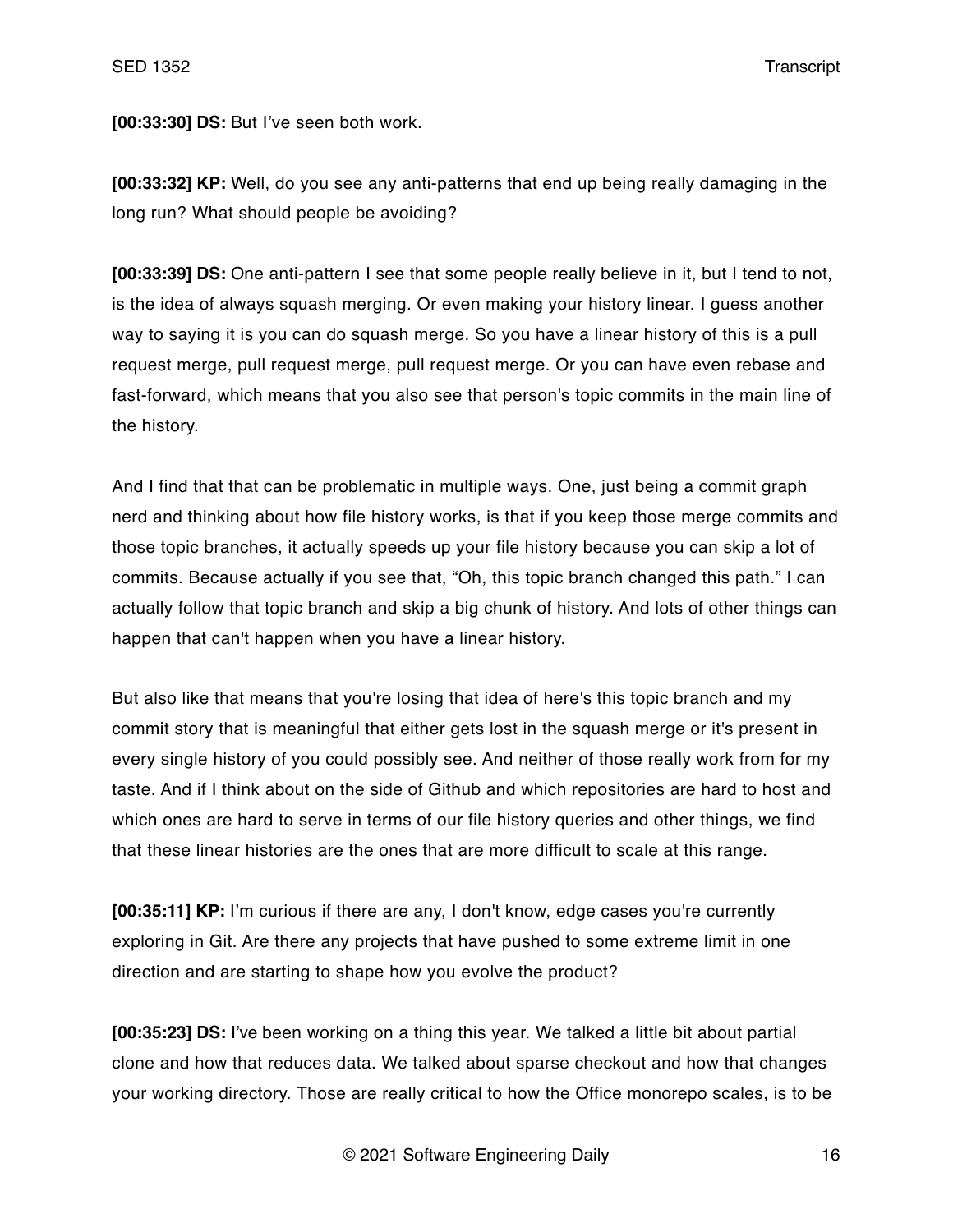able to say, "If I work on Word, I don't need the Excel code," right? And so that's how it works.

The problem is that there's the – We also talked about the index, which is this data structure in Git that essentially is talking about what's your staged environment. And it lists every file at head even if they're not in the sparse checkout cone. And that's just a record of how it's been used in that, because sparse checkout used to always have a file-by-file path matching algorithm. It said, "Here's a set of regex patterns practically, and for each file in the repo I will match against those to say whether or not it's included or not."

Recently, about two years ago, we built a cone mode sparse checkout matching which says we're going to use directory-based matching. So if you're in these directories, we care about all those things. But if you're outside that directory-based thing, you can say – As soon as I get to a certain directory, nothing's included. And that allows you to say, "Oh, if I go into the excel directory, nothing's included. I can skip doing things." It makes that pattern matching a lot faster.

But it turns out that that could also give us a benefit for the index, because now the indexes need to store every path and to say is it included or not? We can create what's called sparse directory entries and say, "Oh, inside the index, I have a mixture of files and directories. And that directory can point to the tree it is representing in the Git database. And that allows us to shrink this index file from about 180 megabytes to like 10 megabytes. So things like its status have to load the index into memory, operate on it, and then sometimes write it out. And when you have 180 megabytes you have to do every single time, that's just a big amount of data, especially when you're not doing anything with most of that data. You're just saying, "Let me load all these records that I don't actually care about. Do some processing and then write it back out."

So the sparse index is what we've been building to allow these sparse directory entries. But because there's so many things to the Git codebase that care about the index, and it's really old code for the Git codebase, we needed to very carefully integrate with Git built-ins one by one. So we started with Git status. Okay, can we make it status faster doing this? And we're getting good status from one and a half seconds to 300 milliseconds with this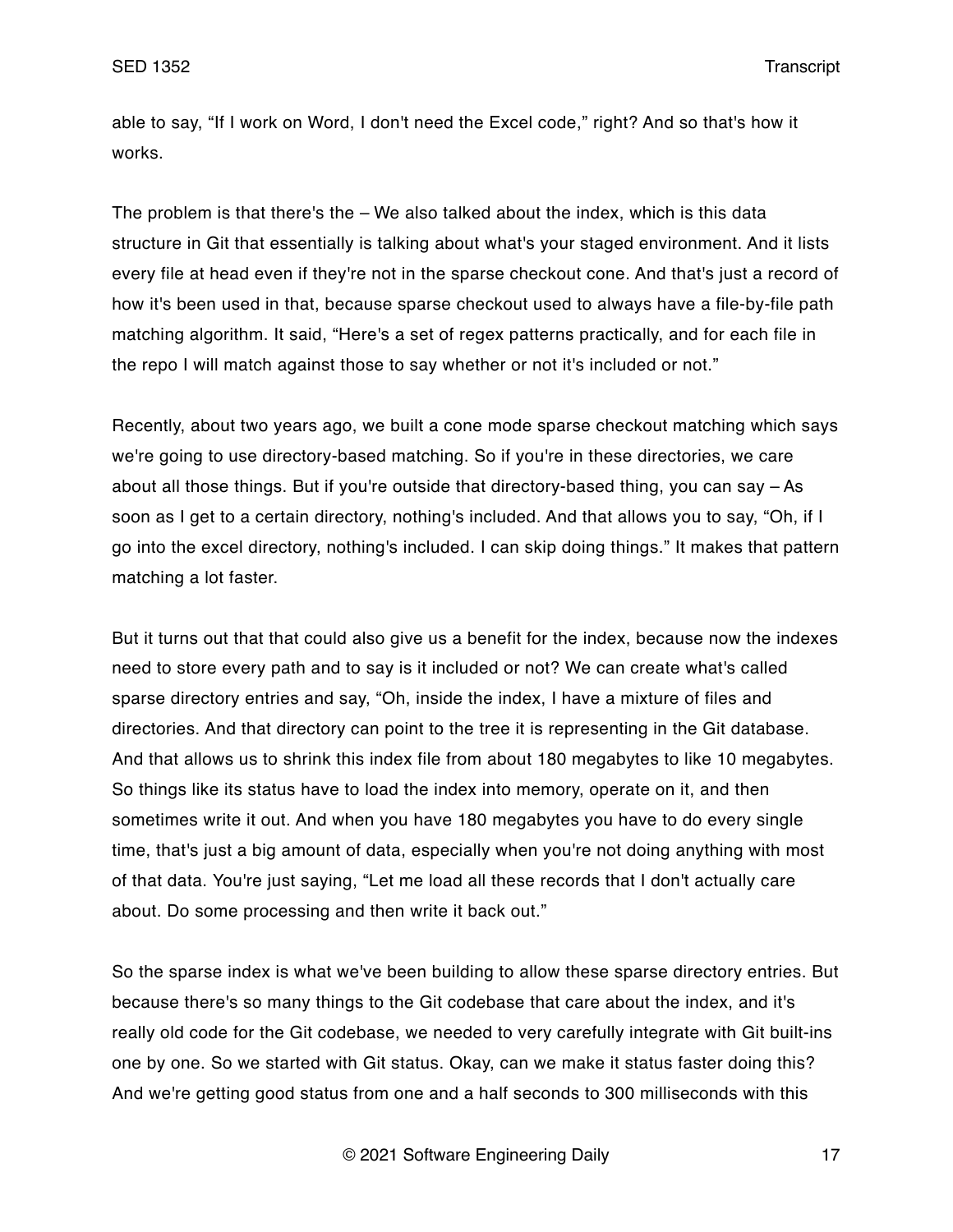operation, which means that developers are feeling like Git is being a lot more interactive as opposed to something you run and then wait for.

And we've gotten probably about 13 of the most important built-ins integrated now and such that we're really close to releasing this to the Office developers and seeing how much they're going to improve their experience. But it's going to be pretty dramatic I think when they see this, especially complicated things like Git stash, which Git stash loads and parses indexes multiple times throughout the run. So it's going to go from the range of 10 to 12 seconds down to under a second. We're really excited to see how that goes.

**[00:38:30] KP:** So what's your expectation in terms of productivity? Will there be some sort of change point you can measure on this release? Or is it just an incremental improvement?

**[00:38:39] DS:** This one I think is going to be – You can think about it, so everything we've been doing so far is incremental. But this one, it feels different. It's going to be a bigger jump than we've seen before. And the most important thing is that when office moved from their old version control system on to Git, their developers were happier because Git was already working faster than their previous version control system. So they were already being more efficient. And now we're going to add this extra 3 to 10X performance boost on top. And so that way hopefully Git no longer is anything they have to wait for, even be aware of. It's just kind of things are happening, especially because a lot of them are using tools like VS Code that have Git integrations. Their UI is just going to be super responsive with these things running underneath the hood.

**[00:39:25] KP:** Very cool. Well, I'm wondering is there anything about your academic background in graph algorithms that informs the way you approach some of the problems you work on today.

**[00:39:36] DS:** There's one philosophy I'd like to use for my academic days and bring it over into code. And you know being a mathematician, everything was about writing proofs. And the idea was to like let's create these big theorems that are these really cool theoretical statements. In order to build those theorems, we prove things called lemmas, which are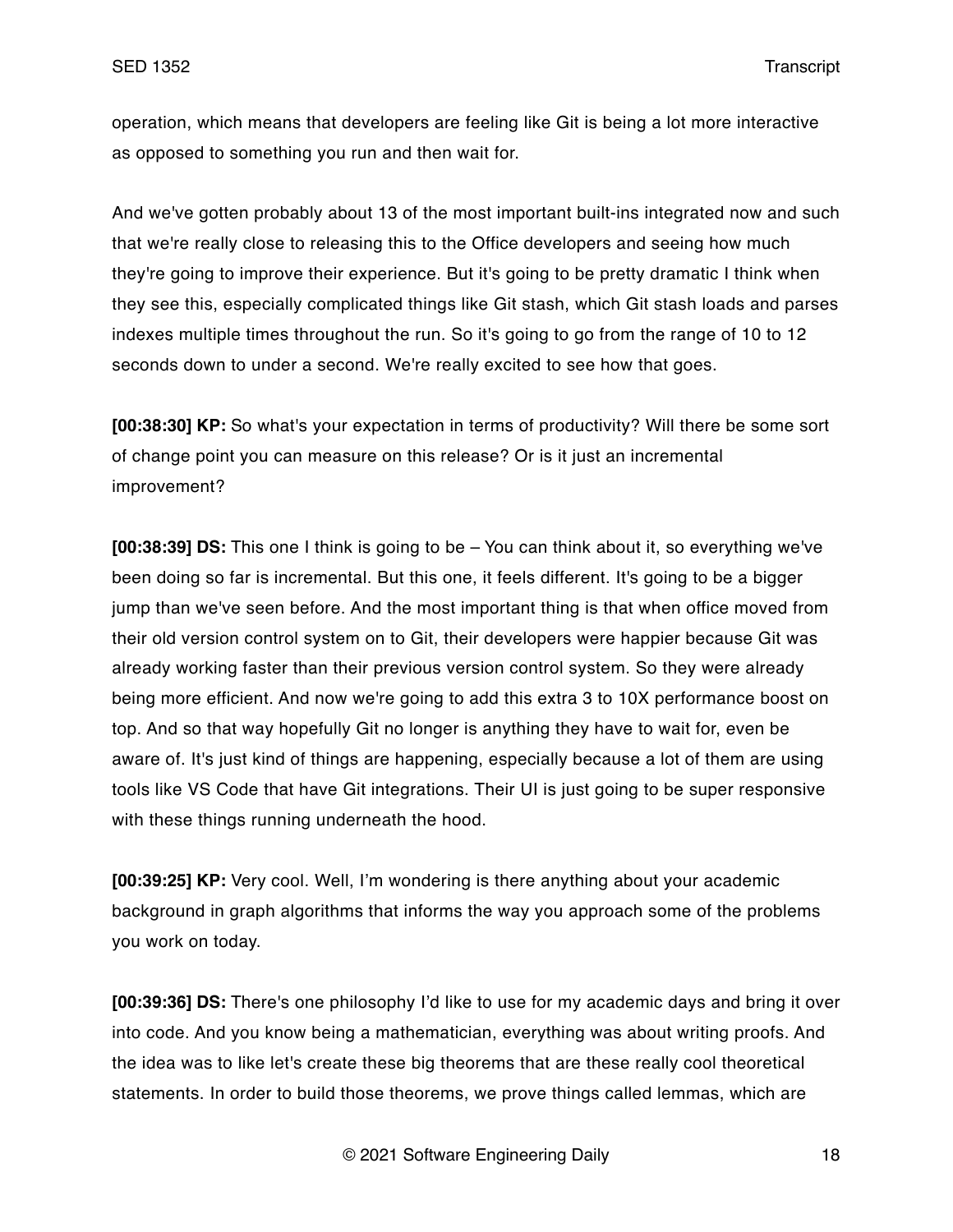kind of sub-steps of proofs. But then those lemmas could be used maybe for multiple theorems. But then those theorems also had corollaries, which are things that follow quickly from the statement of the theorem.

And so I'm constantly thinking about when I'm working on a project, if I want to build something like the commit graph file, like that's going to be my theorem. But how do I get to it? Well, I need to build these sub-tools. I need to build a file format that's extendable so I can add things to it. And I'm going to make that be here. And I need to plug into this part of the subsystem. That's going to be another thing. And then they come together, "Okay, we've got this commit graph file." And it works really well because it's so much faster to parse that structured data than to go parse commit data. Well, what can follow from that is, well, now I've got this other place where I can store information and metadata about commits. And we can add, for instance, this thing called generation number, which is a metric to say essentially how high up are you in the history. And that extends to saying, "Once that's stored there, we can make certain algorithms much faster." It's essentially how that Git log graph works really quickly, is that I can scan a lot smaller portion of the graph to make certain reachability decisions. And that falls really nicely from the creation of the file. And it's something that people were working really hard, say, in 2012 to try to put – They wanted to change the commit format to include this data. And it was essentially saying we can't do that for compatibility reasons. And so it kind of died on the vine there. But once we had this other file format, that was something we could extend.

So I like to think about taking these big projects and say what can we do as these smaller pieces that build up to this final big bang, but then also once we've got that out there, what follows shortly after to get some what is now low-hanging fruit that this big effort was completed?

**[00:41:36] KP:** Derrick, I'm curious what's up and coming for you. We talked about some features and releases. Anything else you want to highlight?

**[00:41:44] DS:** Yeah. I was talking about sparse index earlier, and we're set for releasing that in our fork of Git, the Microsoft/Gitfork, which is what we use to service Windows and Office model repos. That's going to release in November along with Git 2.34. And it's got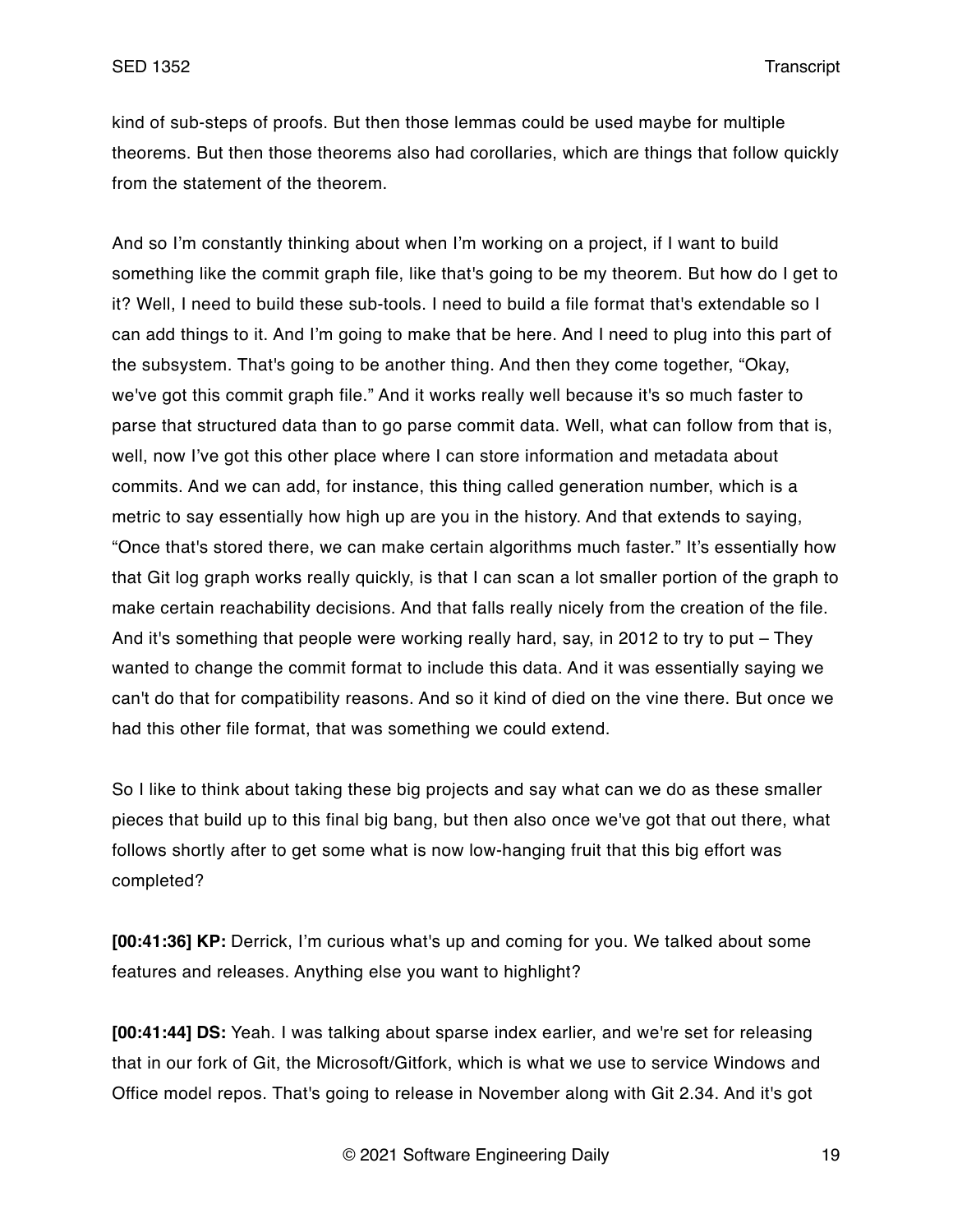just some earlier integrations with the sparse index that aren't upstream yet as we continue to send them upstream. But most of these stuff is actually in core Git already.

In line with that, I'm actually co-presenting at universe in the late October with my coworker, Leslie Dennington, and we're going to talk about a lot of these same things. But also a lot of other things and how they build together, talking about things as simple as make sure you upgrade your version of Git to have the latest features. To all the way to here's the latest and greatest sparse index thing and everything in between about how to really tell the journey of how you need to think about different features on your journey as your repository scale.

**[00:42:41] KP:** Do you have any other tips or tricks for practitioners? What should I be doing to upgrade my Git game?

**[00:42:47] DS:** Yeah. Well, first, yeah, upgrade is a great word. You should make sure your Git versions are updated, upgrade frequently. There are new Git releases about every 12 weeks. So keep an eye out for those. The GitHub blog usually does an announcement. But also you can just follow Twitter or you can watch the Git repository on GitHub.

If you have a recent version, for instance, in the last year or, there's a new feature called background maintenance. You can go to whatever repository you're using really regularly and run Git maintenance start. And that'll essentially kick off this background maintenance. It will set some config in your repository saying, "You know what? Don't ever do auto GC." That sometimes runs at the end of a command. And instead it will have a schedule that will do certain things. Like it will do some repacking every night around midnight to make sure that your repository data is organized really well.

It will also do things like fetch every hour from all your remotes. So that way if you run Git fetch in the foreground, it'll update your remote refs, but you're only getting the data that has been added to the repository in the last hour. So your fetches and pull times will get a lot faster. Even if you go on vacation for a week and you come back to your computer, it'll be good to go.